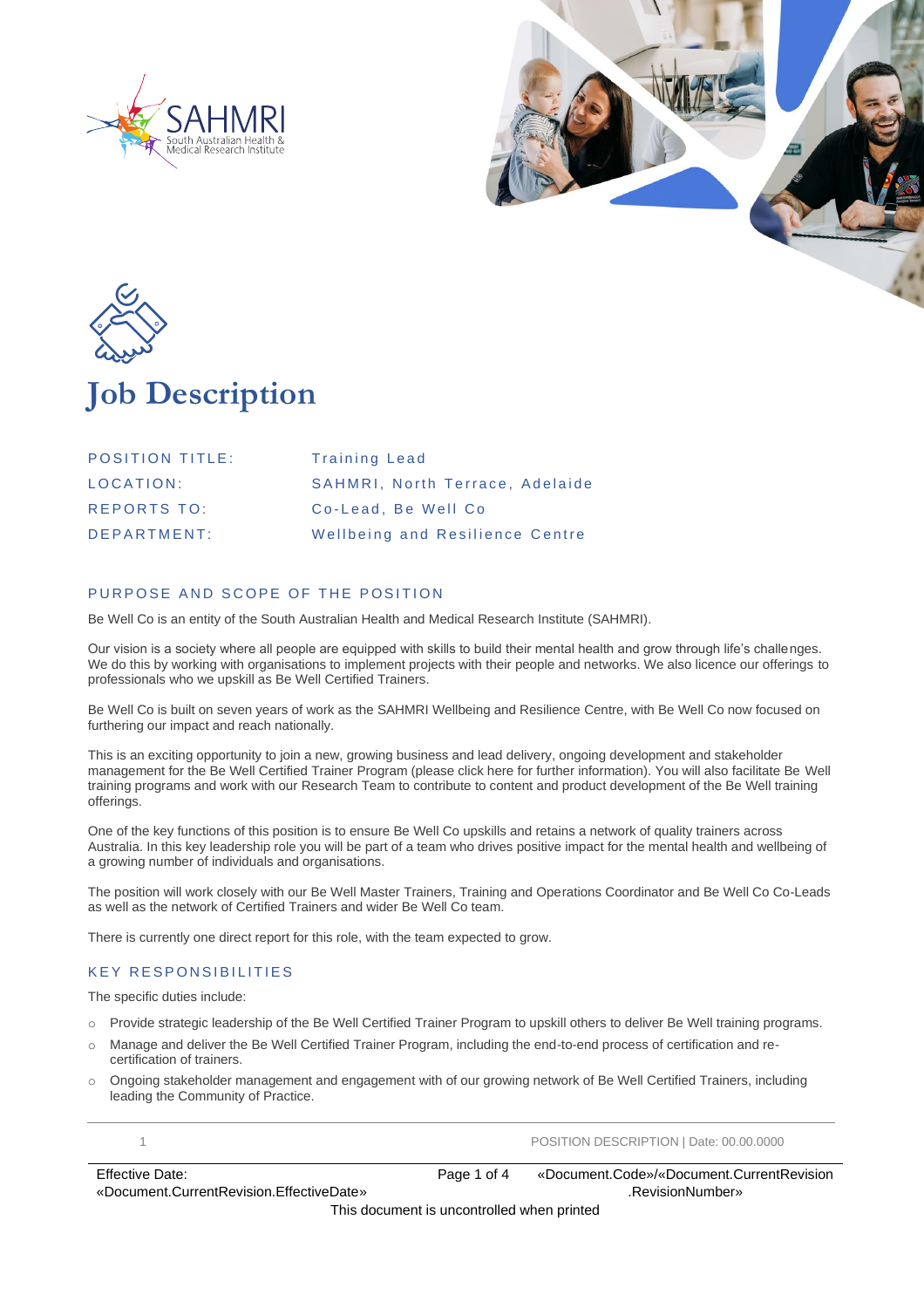- o Design and implement a quality assurance framework to ensure Certified Trainers maintain the quality and fidelity of Be Well training offerings.
- o Lead the review and continuous improvement of the Be Well Certified Trainer Program to ensure its learning objectives, curriculum and delivery format are of the highest possible standard and are aligned with adult learning principles to produce and retain quality Be Well Certified Trainers.
- o Assist Be Well Co's Marketing and Business Development team to attract and convert prospective Be Well Certified Trainers.
- o Work with the Research Team to contribute to content and product development, guided by the findings of research and the delivery experience of our Trainers.
- o Deliver Be Well training programs to Be Well Co's organisational clients where required.
- o Work with Be Well Co's Project Managers to ensure training offerings deliver value to organisational clients.
- o Work with the Training and Operations Coordinator to oversee the Be Well Master Trainer scheduling and the subcontracting of training to Be Well Certified Trainers where required
- o Participate in business development activities such as delivering workshops and pitches to prospective clients including at conferences to help raise further awareness and grow Be Well Co's customer base.
- o Participate in special projects to continuously improve processes, tools, systems, organisation and Be Well training offerings.
- o Provide employees with safe work practices and ensure that their welfare is secured.
- o Participate in the implementation of the Institute's Work, Health and Safety Management System and related laws, regulations and guidelines.
- Ensure that duties are performed in keeping with the principles outlined in SAHMRI's Vision, Mission and Values and the **Code of Conduct Policy.**

#### What's in it for you?

- $\circ$  You'll be part of a growing movement in a dynamic and innovative team, utilising your skills and experience to make a difference to the mental health of thousands of Australians. Join a culture that is focussed on working together to meet our collective vision, where flexibility is encouraged to meet goals in a way that aligns with your strengths.
- You will also have attractive salary sacrifice benefits incorporated into your remuneration package.

### SPECIAL REQUIREMENTS

- o Out of hours work may be required.
- o Interstate and intrastate travel will be required.
- o As part of SAHMRI's response to COVID-19, all employees are required to be fully vaccinated (including booster vaccinations as required) and be able to provide proof of their vaccination status or proof of medical exemption.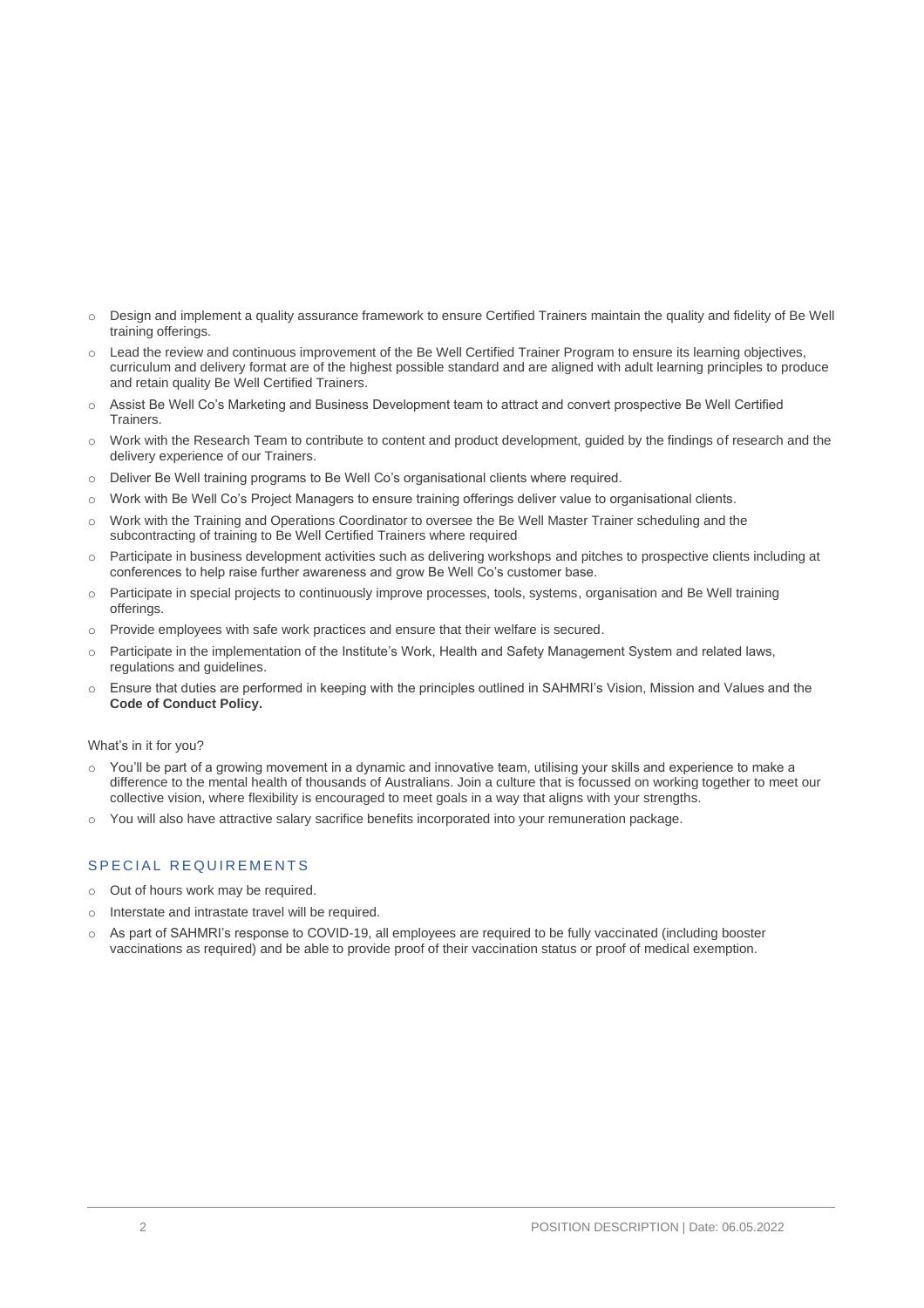



# **Person Specification**

### QUALIFICATIONS

Relevant tertiary qualifications in either human resources, psychology, health, education, training and/or a related discipline

### EXPERIENCE, KNOWLEDGE AND SKILLS

- o Training and facilitation in group-based settings is essential.
- o Experience with adult education and/or curriculum development is highly desirable.
- o Training and assessment certification and/or experience is highly desirable.
- o Demonstrated experience in delivering strategic leadership to a team or community.
- o Experience in establishing quality assurance frameworks in a training and/or education setting.
- o Experience in coaching and/or mentoring in an individual and/or group setting.
- $\circ$  Proven ability to establish and maintain effective working relationships with key external and internal stakeholders.
- o Demonstrated experience in project management and the ability to manage multiple tasks and projects concurrently.
- o Excellent communication, presentation and facilitation skills.
- o Ability to self-motivate and work to agreed outcomes.
- o Excellent interpersonal skills and a clear, communicative and collaborative style and the ability to form strong relationships with a diverse range of people.
- o Demonstrated ability to work under limited direction, possess initiative and exercise a degree of autonomy.
- o Experience and understanding of mental health and wellbeing principles including workplace wellbeing is desirable.
- o Genuine commitment to improving people's lives through Be Well Co's vision.
- o Support SAHMRI's commitment to reconciliation and acknowledge the importance of working in partnership with Aboriginal and Torres Strait Islander People
- o Able to demonstrate the following SAHMRI Values and Culture:
	- ➢ **Excellence**  Bold, Driven, Dynamic
	- ➢ **Innovation** Persistent and Focused
	- ➢ **Courage** Collaborative and Enabling
	- ➢ **Integrity** Embrace Diversity, Demand Equity
	- ➢ **Teamwork** Friendly, Fast, Flexible, Fun

### **LICENCES**

o Current Driver's Licence